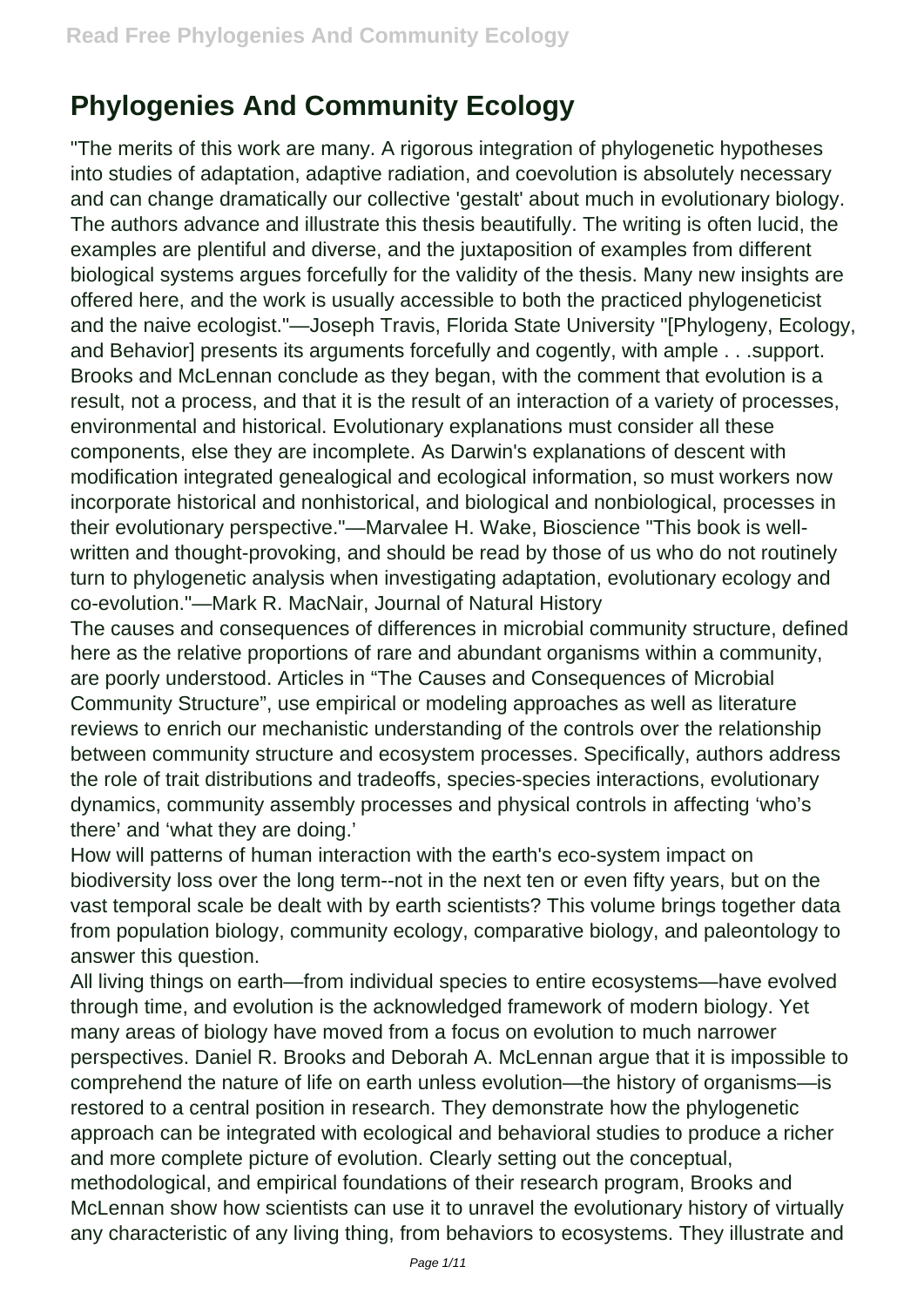test their approach with examples drawn from a wide variety of species and habitats. The Nature of Diversity provides a powerful new tool for understanding, documenting, and preserving the world's biodiversity. It is an essential book for biologists working in evolution, ecology, behavior, conservation, and systematics. The argument in The Nature of Diversity greatly expands upon and refines the arguments made in the authors' previous book Phylogeny, Ecology, and Behavior.

Community ecology has undergone a transformation in recent years, from a discipline largely focused on processes occurring within a local area to a discipline encompassing a much richer domain of study, including the linkages between communities separated in space (metacommunity dynamics), niche and neutral theory, the interplay between ecology and evolution (eco-evolutionary dynamics), and the influence of historical and regional processes in shaping patterns of biodiversity. To fully understand these new developments, however, students continue to need a strong foundation in the study of species interactions and how these interactions are assembled into food webs and other ecological networks. This new edition fulfils the book's original aims, both as a much-needed up-to-date and accessible introduction to modern community ecology, and in identifying the important questions that are yet to be answered. This researchdriven textbook introduces state-of-the-art community ecology to a new generation of students, adopting reasoned and balanced perspectives on as-yet-unresolved issues. Community Ecology is suitable for advanced undergraduates, graduate students, and researchers seeking a broad, up-to-date coverage of ecological concepts at the community level.

Phylogenies in Ecology is the first book to critically review the application of phylogenetic methods in ecology, and it serves as a primer to working ecologists and students of ecology wishing to understand these methods. This book demonstrates how phylogenetic information is transforming ecology by offering fresh ways to estimate the similarities and differences among species, and by providing deeper, evolutionarybased insights on species distributions, coexistence, and niche partitioning. Marc Cadotte and Jonathan Davies examine this emerging area's explosive growth, allowing for this new body of hypotheses testing. Cadotte and Davies systematically look at all the main areas of current ecophylogenetic methodology, testing, and inference. Each chapter of their book covers a unique topic, emphasizes key assumptions, and introduces the appropriate statistical methods and null models required for testing phylogenetically informed hypotheses. The applications presented throughout are supported and connected by examples relying on real-world data that have been analyzed using the open-source programming language, R. Showing how phylogenetic methods are shedding light on fundamental ecological questions related to species coexistence, conservation, and global change, Phylogenies in Ecology will interest anyone who thinks that evolution might be important in their data.

Over the past decade, ecologists have increasingly embraced phylogenetics, the study of evolutionary relationships among species. As a result, they have come to discover the field's power to illuminate present ecological patterns and processes. Ecologists are now investigating whether phylogenetic diversity is a better measure of ecosystem health than more traditional metrics like species diversity, whether it can predict the future structure and function of communities and ecosystems, and whether conservationists might prioritize it when formulating conservation plans. In Phylogenetic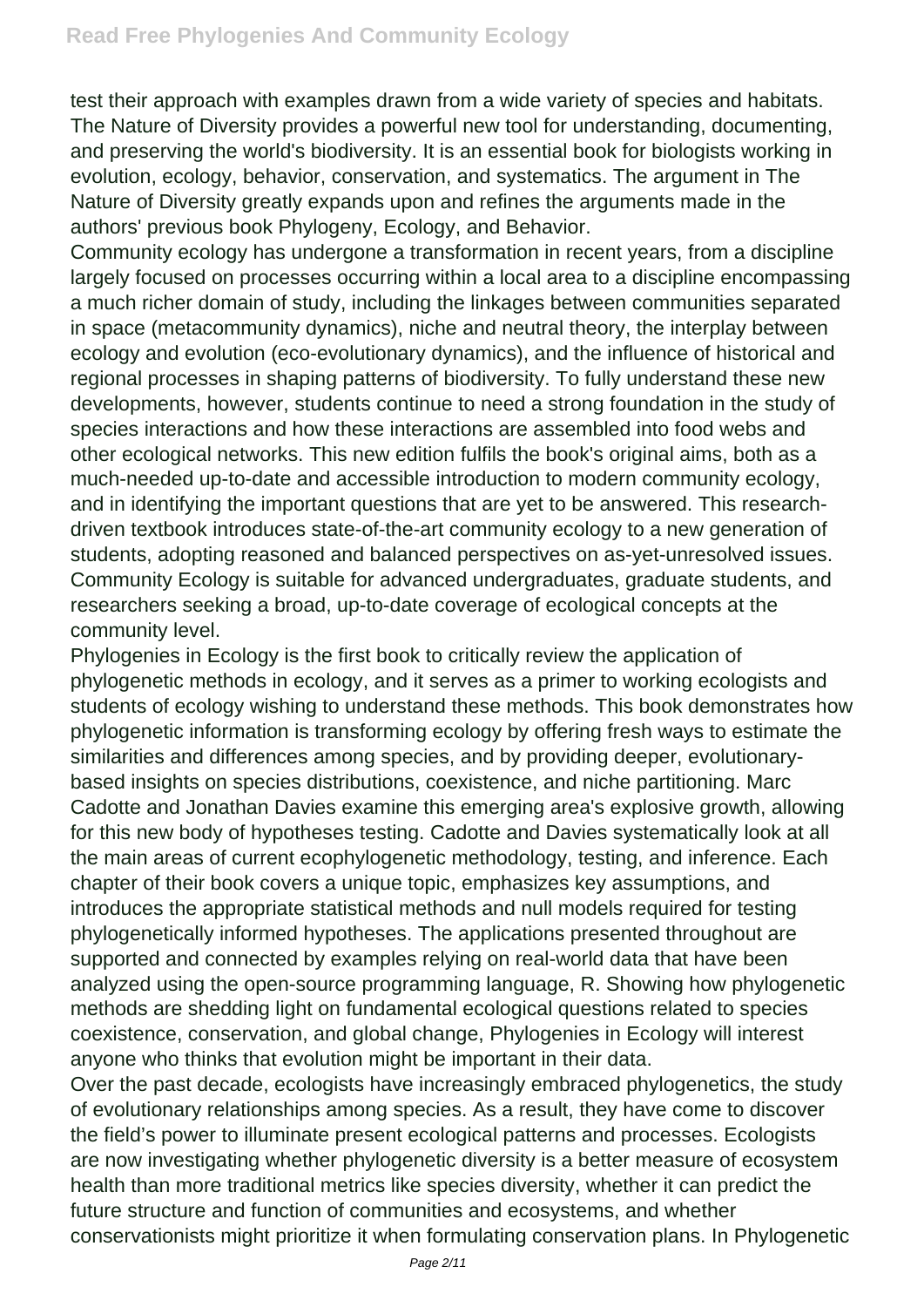Ecology, Nathan G. Swenson synthesizes this nascent field's major conceptual, methodological, and empirical developments to provide students and practicing ecologists with a foundational overview. Along the way, he highlights those realms of phylogenetic ecology that will likely increase in relevance—such as the burgeoning subfield of phylogenomics—and shows how ecologists might lean on these new perspectives to inform their research programs.

Phylogenetic EcologyA History, Critique, and RemodelingUniversity of Chicago Press Considers the evidence for the existence of unifying rules controlling the formation and maintenance of ecological communities.

Functional ecology is the branch of ecology that focuses on various functions that species play in the community or ecosystem in which they occur. This accessible guide offers the main concepts and tools in trait-based ecology, and their tricks, covering different trophic levels and organism types. It is designed for students, researchers and practitioners who wish to get a handy synthesis of existing concepts, tools and trends in trait-based ecology, and wish to apply it to their own field of interest. Where relevant, exercises specifically designed to be run in R are included, along with accompanying on-line resources including solutions for exercises and R functions, and updates reflecting current developments in this fast-changing field. Based on more than a decade of teaching experience, the authors developed and improved the way theoretical aspects and analytical tools of trait-based ecology are introduced and explained to readers.

"This volume provides a series of essays on open questions in ecology with the overarching goal being to outline to the most important, most interesting or most fundamental problems in ecology that need to be addressed. The contributions span ecological subfields, from behavioral ecology and population ecology to disease ecology and conservation and range in tone from the technical to more personal meditations on the state of the field. Many of the chapters start or end in moments of genuine curiosity, like one which takes up the question of why the world is green or another which asks what might come of a thought experiment in which we "turn-off" evolution entirely"--

Predaceous diving beetles (Coleoptera: Dytiscidae) constitute one of the largest families of freshwater insects (~ 4,200 species). Although dytiscid adults and larvae are ubiquitous throughout a variety of aquatic habitats and are significant predators on other aquatic invertebrates and vertebrates, there are no compilations that have focused on summarizing the knowledge of their ecology, systematics, and biology. Such knowledge would benefit anyone working in aquatic systems where dytiscids are an important part of the food web. Moreover, this work will allow a greater appreciation of dytiscids as model organisms for investigations of fundamental principles derived from ecological and evolutionary theory. Contributed chapters are by authors who are actively engaged in studying dytiscids and each chapter offers a synthesis of the current knowledge of a variety of topics and will provide future directions for research.

Ice is melting around the world and glaciers are disappearing. Water, which has been solid for thousands and even millions of years, is being released into streams, rivers, lakes and oceans. Embedded in this new fluid water, and now being released, are ancient microbes whose effects on today's organisms and ecosystems is unknown and unpredictable. These long sleeping microbes are becoming physiologically active and may accelerate global climate change. This book explores the emergence of these microbes. The implications for terrestrial life and the life that might exist elsewhere in the universe are explored. Key Selling Points: Explores the role of long frozen ancient microbes will have when released due to global warming Describes how ice preserves microbes and microbial genomes for thousands or millions of years Reviews work done on permafrost microbiology Identifies potential health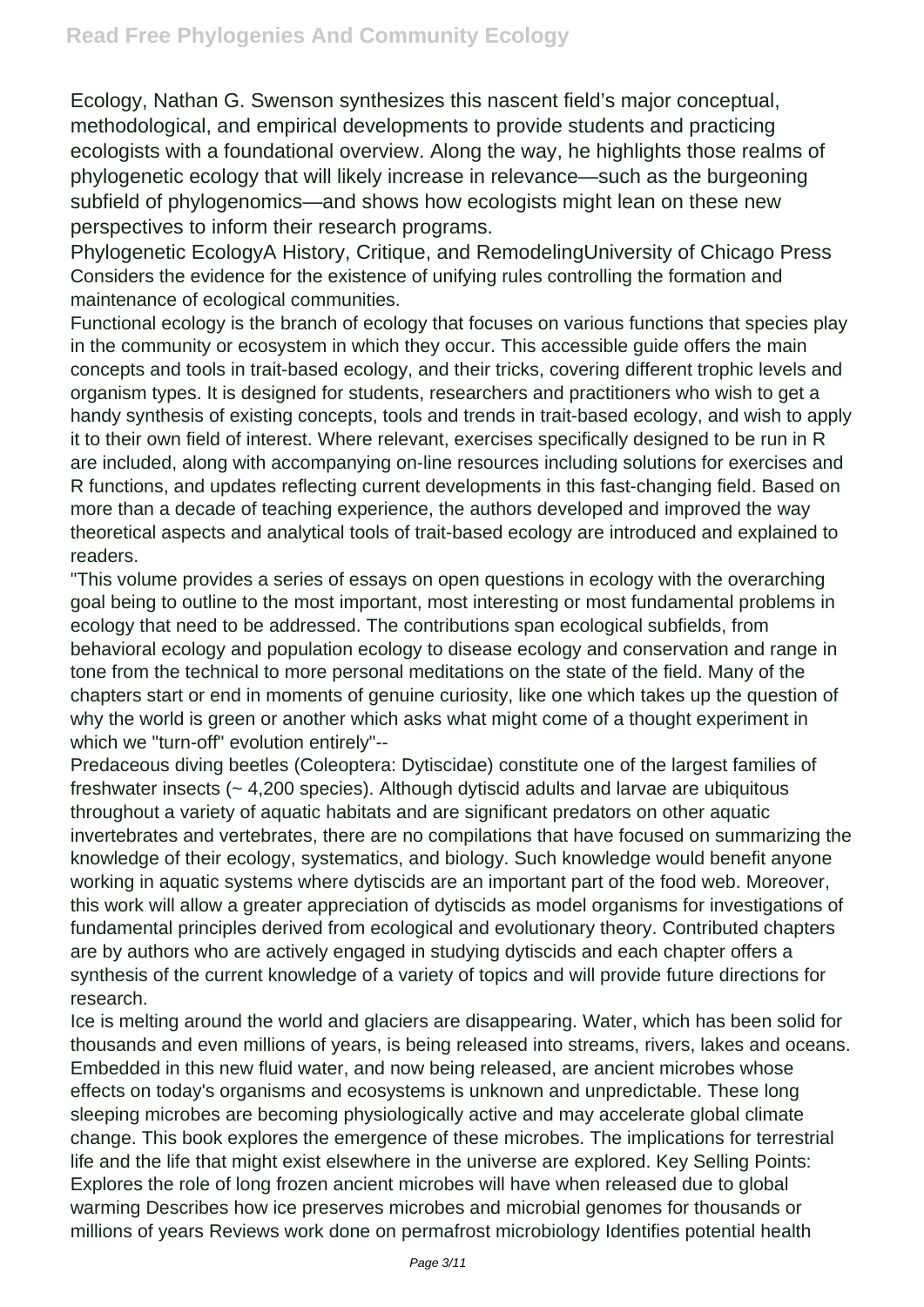hazards and environmental risks Examines implications for the search for extraterrestrial life. Historically, tropical ecology has been a science often content with descriptive and demographic approaches, which is understandable given the difficulty of studying these ecosystems and the need for basic demographic information. Nonetheless, over the last several years, tropical ecologists have begun to test more sophisticated ecological theory and are now beginning to address a broad array of questions that are of particular importance to tropical systems, and ecology in general. Why are there are so many species in tropical forests and what mechanisms are responsible for the maintenance of that vast species diversity? What factors control species coexistence? Are there common patterns of species abundance and distribution across broad geographic scales? What is the role of trophic interactions in these complex ecosystems? How can these fragile ecosystems be conserved? Containing contributions from some of the world's leading tropical ecologists, Tropical Forest Community Ecology provides a summary of the key issues in the discipline of tropical ecology: Includes contributions from some of the world's leading tropical ecologists Covers patterns of species distribution, the maintenance of species diversity, the community ecology of tropical animals, forest regeneration and conservation of tropical ecosystems

Leading experts in ecology present new, innovative, views on quantitative patterns of biological diversity.

Baum and Smith, both professors evolutionary biology and researchers in the field of systematics, present this highly accessible introduction to phylogenetics and its importance in modern biology. Ever since Darwin, the evolutionary histories of organisms have been portrayed in the form of branching trees or "phylogenies." However, the broad significance of the phylogenetic trees has come to be appreciated only quite recently. Phylogenetics has myriad applications in biology, from discovering the features present in ancestral organisms, to finding the sources of invasive species and infectious diseases, to identifying our closest living (and extinct) hominid relatives. Taking a conceptual approach, Tree Thinking introduces readers to the interpretation of phylogenetic trees, how these trees can be reconstructed, and how they can be used to answer biological questions. Examples and vivid metaphors are incorporated throughout, and each chapter concludes with a set of problems, valuable for both students and teachers. Tree Thinking is must-have textbook for any student seeking a solid foundation in this fundamental area of evolutionary biology.

A comprehensive account of joint species distribution modelling, covering statistical analyses in light of modern community ecology theory.

Metacommunity ecology links smaller-scale processes that have been the provenance of population and community ecology—such as birth-death processes, species interactions, selection, and stochasticity—with larger-scale issues such as dispersal and habitat heterogeneity. Until now, the field has focused on evaluating the relative importance of distinct processes, with niche-based environmental sorting on one side and neutral-based ecological drift and dispersal limitation on the other. This book moves beyond these artificial categorizations, showing how environmental sorting, dispersal, ecological drift, and other processes influence metacommunity structure simultaneously. Mathew Leibold and Jonathan Chase argue that the relative importance of these processes depends on the characteristics of the organisms, the strengths and types of their interactions, the degree of habitat heterogeneity, the rates of dispersal, and the scale at which the system is observed. Using this synthetic perspective, they explore metacommunity patterns in time and space, including patterns of coexistence, distribution, and diversity. Leibold and Chase demonstrate how these processes and patterns are altered by micro- and macroevolution, traits and phylogenetic relationships, and food web interactions. They then use this scale-explicit perspective to illustrate how metacommunity processes are essential for understanding macroecological and biogeographical patterns as well as ecosystem-level processes. Moving seamlessly across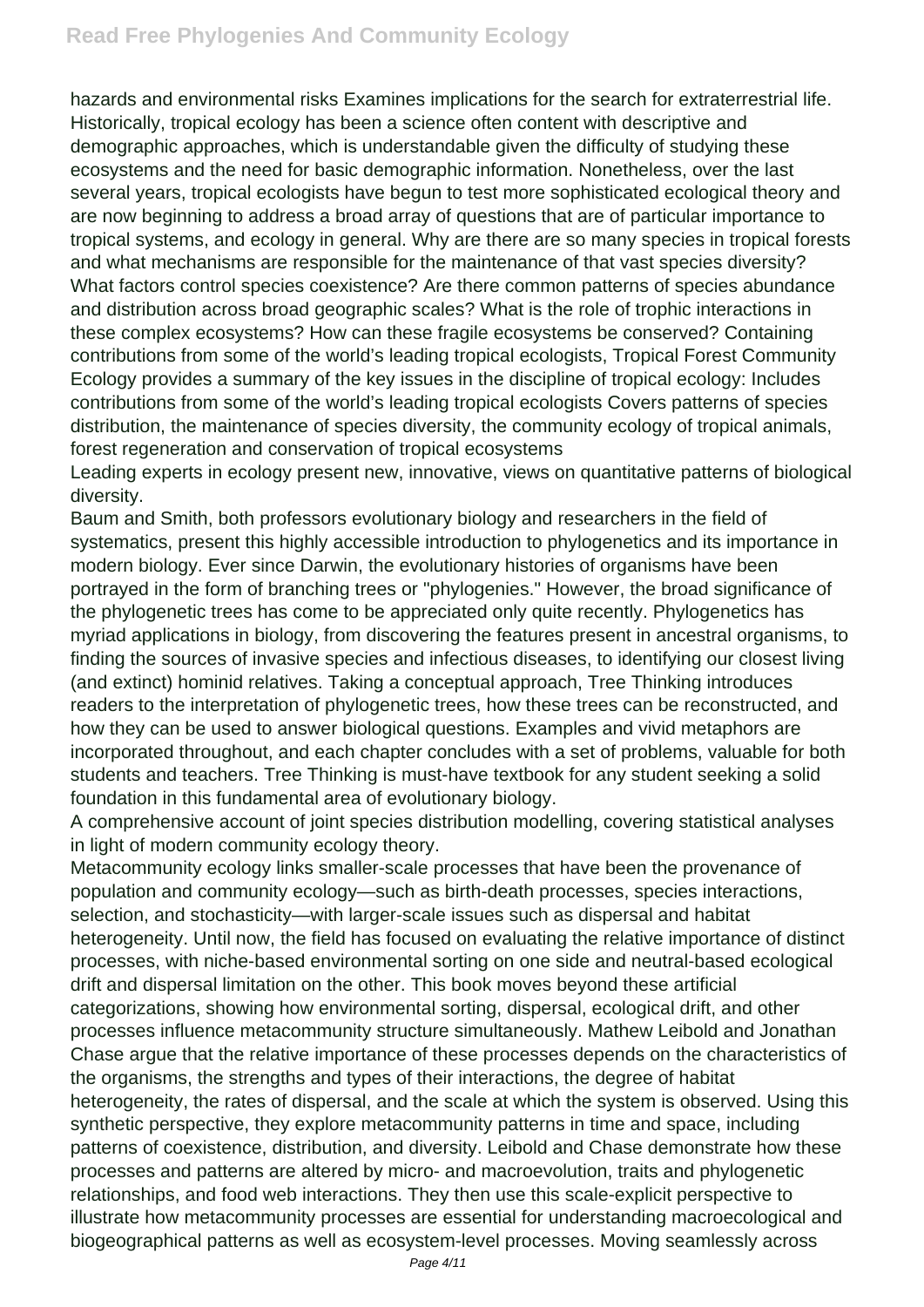scales and subdisciplines, Metacommunity Ecology is an invaluable reference, one that offers a more integrated approach to ecological patterns and processes.

This book provides a comprehensive overview of the patterns of biodiversity in various neotropical ecosystems, as well as a discussion on their historical biogeographies and underlying diversification processes. All chapters were written by prominent researchers in the fields of tropical biology, molecular ecology, climatology, paleoecology, and geography, producing an outstanding collection of essays, synthetic analyses, and novel investigations that describe and improve our understanding of the biodiversity of this unique region. With chapters on the Amazon and Caribbean forests, the Atlantic rainforests, the Andes, the Cerrado savannahs, the Caatinga drylands, the Chaco, and Mesoamerica – along with broad taxonomic coverage – this book summarizes a wide range of hypotheses, views, and methods concerning the processes and mechanisms of neotropical diversification. The range of perspectives presented makes the book a truly comprehensive, state-of-the-art publication on the topic, which will fascinate both scientists and general readers alike.

A comprehensive introduction to ocean ecology and a new way of thinking about ocean life Marine ecology is more interdisciplinary, broader in scope, and more intimately linked to human activities than ever before. Ocean Ecology provides advanced undergraduates, graduate students, and practitioners with an integrated approach to marine ecology that reflects these new scientific realities, and prepares students for the challenges of studying and managing the ocean as a complex adaptive system. This authoritative and accessible textbook advances a framework based on interactions among four major features of marine ecosystems—geomorphology, the abiotic environment, biodiversity, and biogeochemistry—and shows how life is a driver of environmental conditions and dynamics. Ocean Ecology explains the ecological processes that link organismal to ecosystem scales and that shape the major types of ocean ecosystems, historically and in today's Anthropocene world. Provides an integrated new approach to understanding and managing the ocean Shows how biological diversity is the heart of functioning ecosystems Spans genes to earth systems, surface to seafloor, and estuary to ocean gyre Links species composition, trait distribution, and other ecological structures to the functioning of ecosystems Explains how fishing, fossil fuel combustion, industrial fertilizer use, and other human impacts are transforming the Anthropocene ocean An essential textbook for students and an invaluable resource for practitioners

This book is about phylogenetic diversity as an approach to reduce biodiversity losses in this period of mass extinction. Chapters in the first section deal with questions such as the way we value phylogenetic diversity among other criteria for biodiversity conservation; the choice of measures; the loss of phylogenetic diversity with extinction; the importance of organisms that are deeply branched in the tree of life, and the role of relict species. The second section is composed by contributions exploring methodological aspects, such as how to deal with abundance, sampling effort, or conflicting trees in analysis of phylogenetic diversity. The last section is devoted to applications, showing how phylogenetic diversity can be integrated in systematic conservation planning, in EDGE and HEDGE evaluations. This wide coverage makes the book a reference for academics, policy makers and stakeholders dealing with biodiversity conservation.

In recent years, scientists have realized that evolution can occur on timescales much shorter than the 'long lapse of ages' emphasized by Darwin - in fact, evolutionary change is occurring all around us all the time. This work provides an authoritative and accessible introduction to eco-evolutionary dynamics, a cutting-edge new field that seeks to unify evolution and ecology into a common conceptual framework focusing on rapid and dynamic environmental and evolutionary change.

This is the first book on "phylogenetic supertrees", a recent, but controversial development for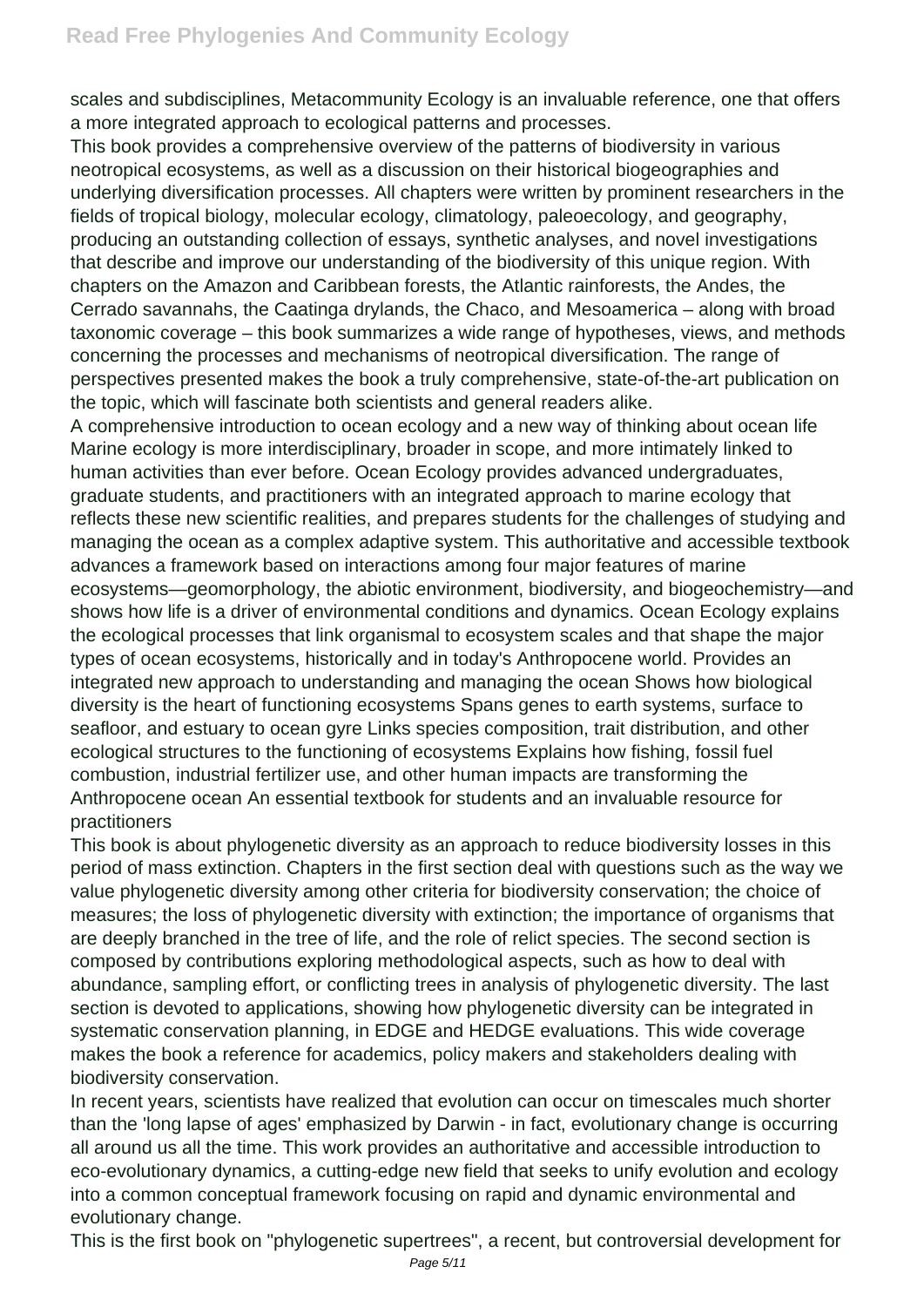inferring evolutionary trees. Rather than analyze the combined primary character data directly, supertree construction proceeds by combining the tree topologies derived from those data. This difference in strategy has allowed for the exciting possibility of larger, more complete phylogenies than are otherwise currently possible, with the potential to revolutionize evolutionarily-based research. This book provides a comprehensive look at supertrees, ranging from the methods used to build supertrees to the significance of supertrees to bioinformatic and biological research. Reviews of many the major supertree methods are provided and four new techniques, including a Bayesian implementation of supertrees, are described for the first time. The far-reaching impact of supertrees on biological research is highlighted both in general terms and through specific examples from diverse clades such as flowering plants, even-toed ungulates, and primates. The book also critically examines the many outstanding challenges and problem areas for this relatively new field, showing the way for supertree construction in the age of genomics. Interdisciplinary contributions from the majority of the leading authorities on supertree construction in all areas of the bioinformatic community (biology, computer sciences, and mathematics) will ensure that this book is a valuable reference with wide appeal to anyone interested in phylogenetic inference.

By joining phylogenetics and evolutionary ecology, this book explores the patterns of parasite diversity while revealing diversification processes.

Functional and Phylogenetic Ecology in R is designed to teach readers to use R for phylogenetic and functional trait analyses. Over the past decade, a dizzying array of tools and methods were generated to incorporate phylogenetic and functional information into traditional ecological analyses. Increasingly these tools are implemented in R, thus greatly expanding their impact. Researchers getting started in R can use this volume as a step-by-step entryway into phylogenetic and functional analyses for ecology in R. More advanced users will be able to use this volume as a quick reference to understand particular analyses. The volume begins with an introduction to the R environment and handling relevant data in R. Chapters then cover phylogenetic and functional metrics of biodiversity; null modeling and randomizations for phylogenetic and functional trait analyses; integrating phylogenetic and functional trait information; and interfacing the R environment with a popular C-based program. This book presents a unique approach through its focus on ecological analyses and not macroevolutionary analyses. The author provides his own code, so that the reader is guided through the computational steps to calculate the desired metrics. This guided approach simplifies the work of determining which package to use for any given analysis. Example datasets are shared to help readers practice, and readers can then quickly turn to their own datasets.

Though seasonally dry tropical forests are equally as important to global biodiversity as tropical rainforests, and are one of the most representative and highly endangered ecosystems in Latin America, knowledge about them remains limited because of the relative paucity of attention paid to them by scientists and researchers and a lack of published information on the subject. Seasonally Dry Tropical Forests seeks to address this shortcoming by bringing together a range of experts in diverse fields including biology, ecology, biogeography, and biogeochemistry, to review, synthesize, and explain the current state of our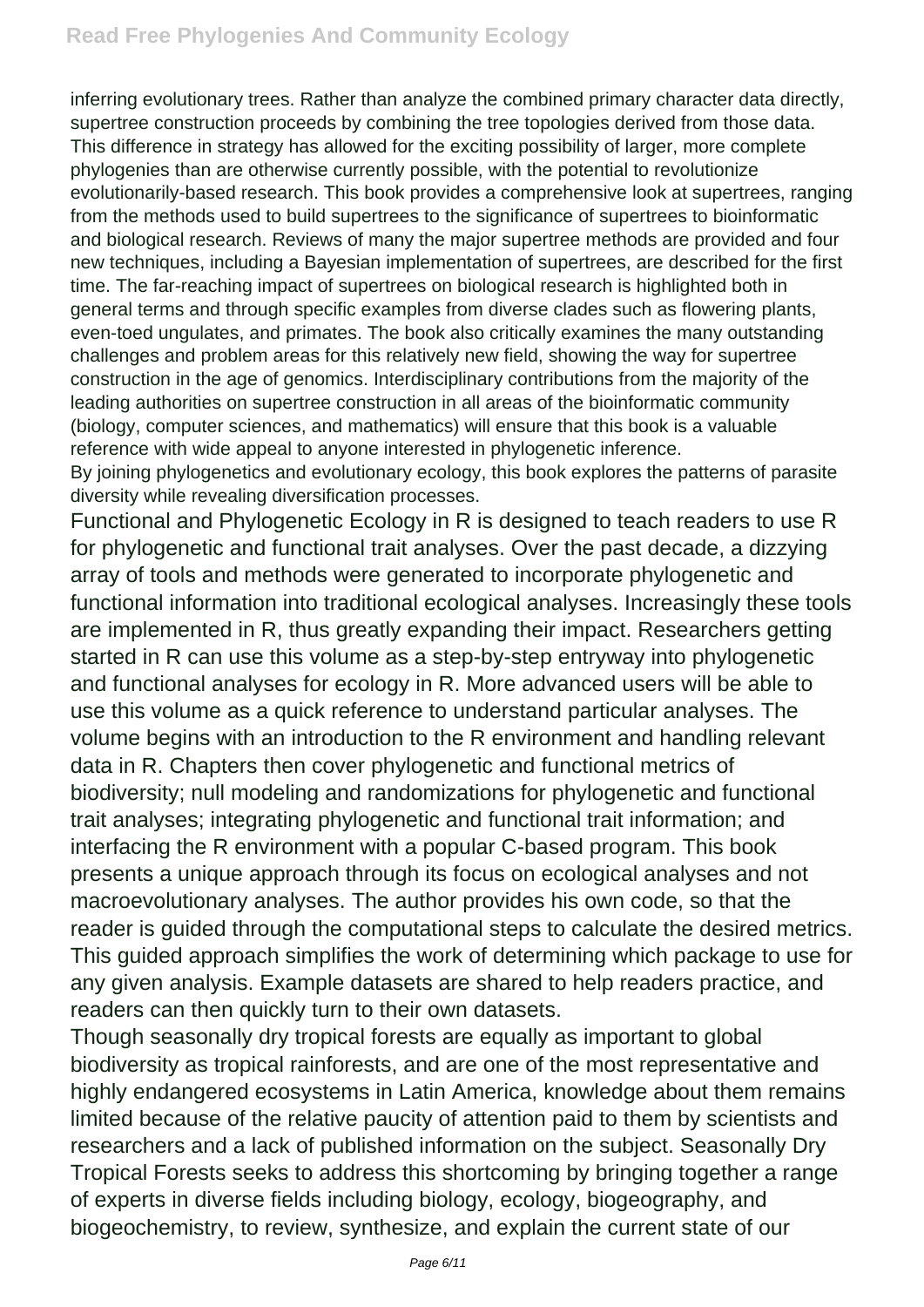collective knowledge on the ecology and conservation of seasonally dry tropical forests. The book offers a synthetic and cross-disciplinary review of recent work with an expansive scope, including sections on distribution, diversity, ecosystem function, and human impacts. Throughout, contributors emphasize conservation issues, particularly emerging threats and promising solutions, with key chapters on climate change, fragmentation, restoration, ecosystem services, and sustainable use. Seasonally dry tropical forests are extremely rich in biodiversity, and are seriously threatened. They represent scientific terrain that is poorly explored, and there is an urgent need for increased understanding of the system's basic ecology. Seasonally Dry Tropical Forests represents an important step in bringing together the most current scientific information about this vital ecosystem and disseminating it to the scientific and conservation communities. The evolutionary history of life includes two primary components: phylogeny and timescale. Phylogeny refers to the branching order (relationships) of species or other taxa within a group and is crucial for understanding the inheritance of traits and for erecting classifications. However, a timescale is equally important because it provides a way to compare phylogeny directly with the evolution of other organisms and with planetary history such as geology, climate, extraterrestrialimpacts, and other features.The Timetree of Life is the first reference book to synthesize the wealth of information relating to the temporal component of phylogenetic trees. In the past, biologists have relied exclusively upon the fossil record to infer an evolutionary timescale. However, recent revolutionary advances in molecular biology have made it possible to not only estimate the relationships of many groups of organisms, but also to estimate their times of divergence with molecular clocks. The routineestimation and utilization of these so-called 'time-trees' could add exciting new dimensions to biology including enhanced opportunities to integrate large molecular data sets with fossil and biogeographic evidence (and thereby foster greater communication between molecular and traditional systematists). Theycould help estimate not only ancestral character states but also evolutionary rates in numerous categories of organismal phenotype; establish more reliable associations between causal historical processes and biological outcomes; develop a universally standardized scheme for biological classifications; and generally promote novel avenues of thought in many arenas of comparative evolutionary biology.This authoritative reference work brings together, for the first time, experts on all major groups of organisms to assemble a timetree of life. The result is a comprehensive resource on evolutionary history which will be an indispensable reference for scientists, educators, and students in the life sciences, earth sciences, and molecular biology. For each major group of organism, a representative is illustrated and a timetree of families and higher taxonomic groups is shown. Basic aspects ofthe evolutionary history of the group, the fossil record, and competing hypotheses of relationships are discussed. Details of the divergence times are presented for each node in the timetree, and primary literature references are included. The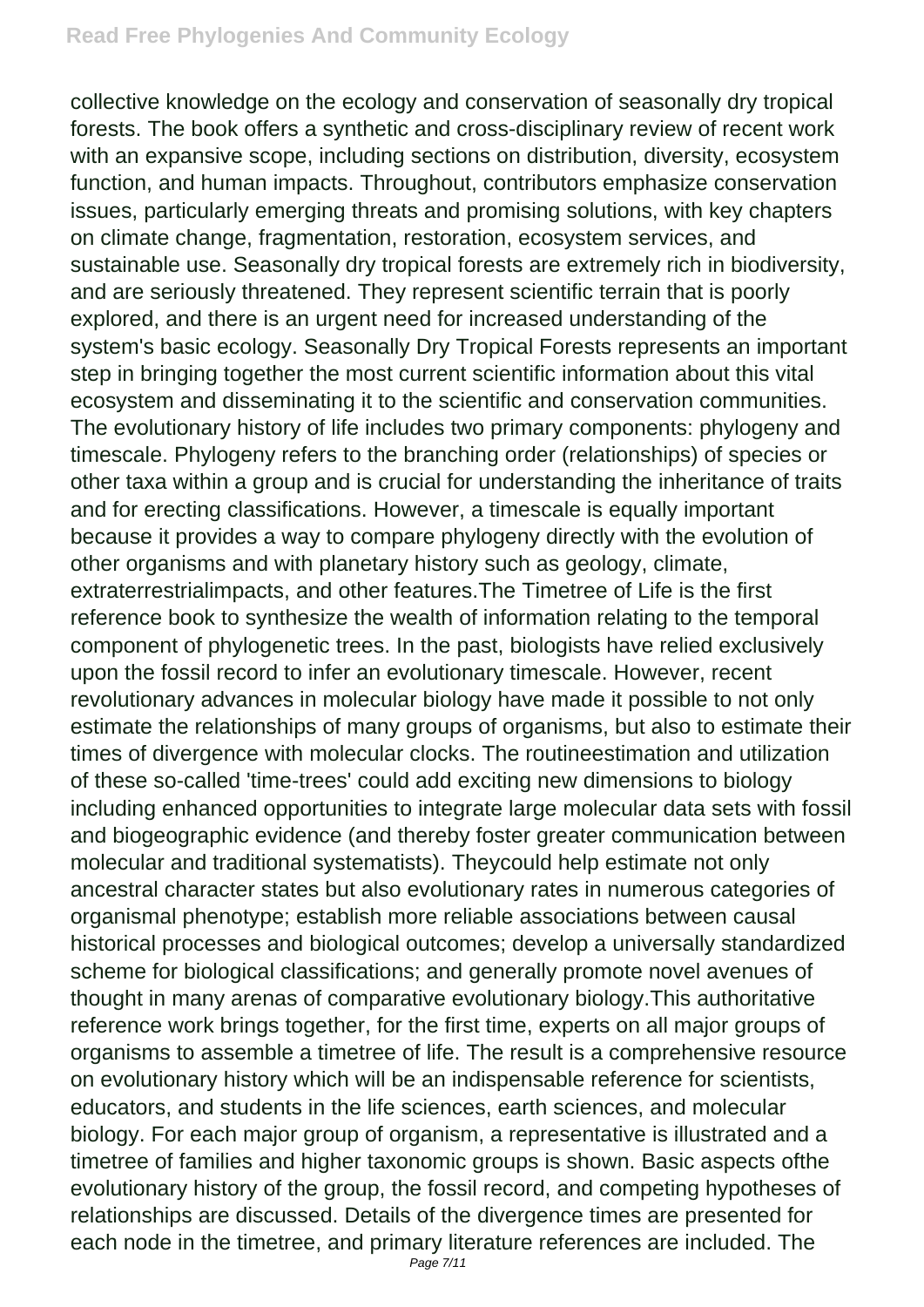book is complemented by an online database(www.timetree.net) which allows researchers to both deposit and retrieve data.

Darwin's nineteenth-century writings laid the foundations for modern studies of evolution, and theoretical developments in the mid-twentieth century fostered the Modern Synthesis. Since that time, a great deal of new biological knowledge has been generated, including details of the genetic code, lateral gene transfer, and developmental constraints. Our improved understanding of these and many other phenomena have been working their way into evolutionary theory, changing it and improving its correspondence with evolution in nature. And while the study of evolution is thriving both as a basic science to understand the world and in its applications in agriculture, medicine, and public health, the broad scope of evolution—operating across genes, whole organisms, clades, and ecosystems—presents a significant challenge for researchers seeking to integrate abundant new data and content into a general theory of evolution. This book gives us that framework and synthesis for the twenty-first century. The Theory of Evolution presents a series of chapters by experts seeking this integration by addressing the current state of affairs across numerous fields within evolutionary biology, ranging from biogeography to multilevel selection, speciation, and macroevolutionary theory. By presenting current syntheses of evolution's theoretical foundations and their growth in light of new datasets and analyses, this collection will enhance future research and understanding.

Questions why species are becoming extinct, and how we can protect the natural world on which we all depend.

Phylogenetic comparative approaches are powerful analytical tools for making evolutionary inferences from interspecific data and phylogenies. The phylogenetic toolkit available to evolutionary biologists is currently growing at an incredible speed, but most methodological papers are published in the specialized statistical literature and many are incomprehensible for the user community. This textbook provides an overview of several newly developed phylogenetic comparative methods that allow to investigate a broad array of questions on how phenotypic characters evolve along the branches of phylogeny and how such mechanisms shape complex animal communities and interspecific interactions. The individual chapters were written by the leading experts in the field and using a language that is accessible for practicing evolutionary biologists. The authors carefully explain the philosophy behind different methodologies and provide pointers – mostly using a dynamically developing online interface – on how these methods can be implemented in practice. These "conceptual" and "practical" materials are essential for expanding the qualification of both students and scientists, but also offer a valuable resource for educators. Another value of the book are the accompanying online resources (available at: http://www.mpcmevolution.com), where the authors post and permanently update practical materials to help embed methods into practice.

Over the past decade, ecologists have increasingly embraced phylogenetics, the Page 8/11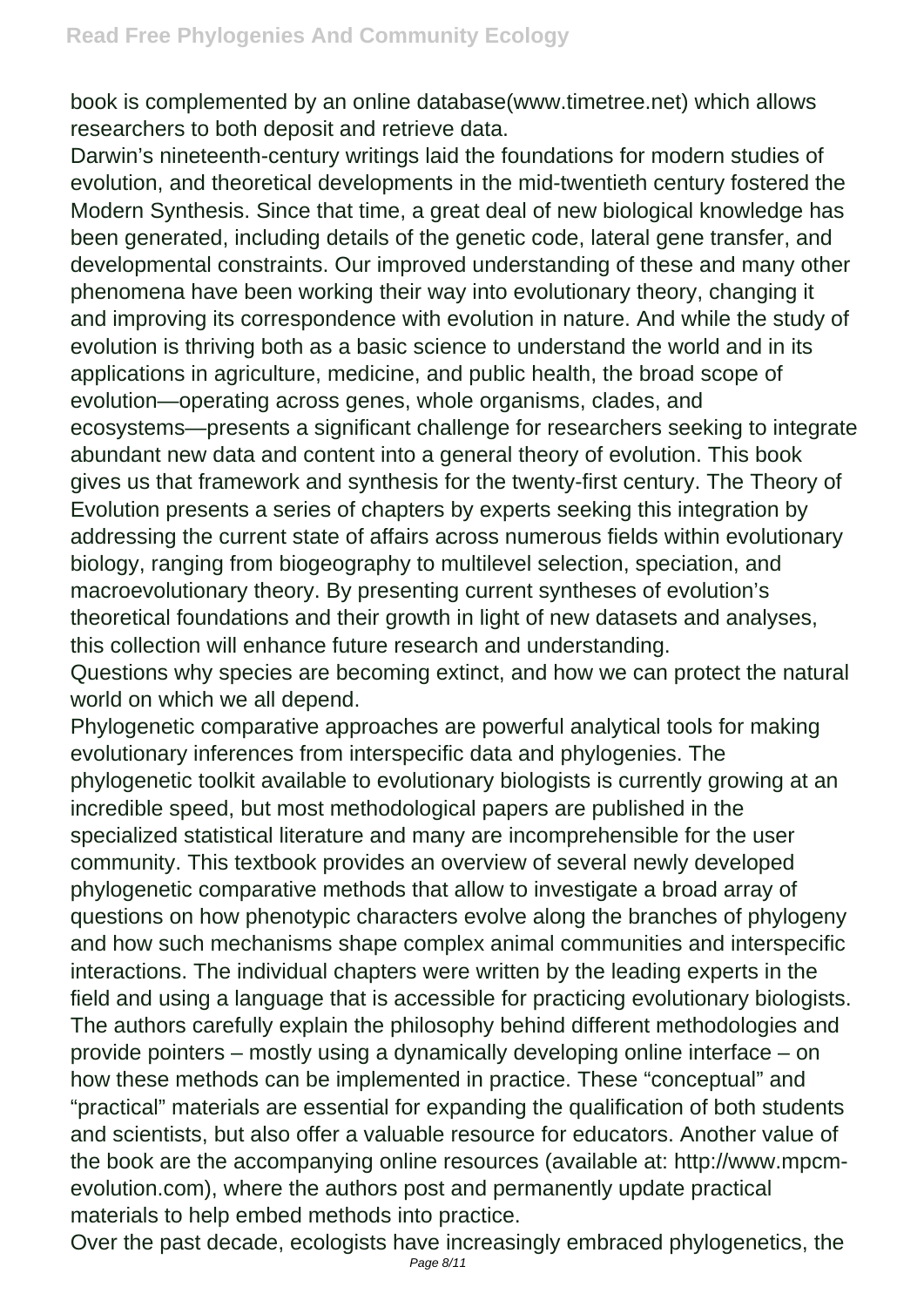study of evolutionary relationships among species. As a result, they have come to discover the field's power to illuminate present ecological patterns and processes. Ecologists are now investigating whether phylogenetic diversity is a better measure of ecosystem health than more traditional metrics like species diversity, whether it can predict the future structure and function of communities and ecosystems, and whether conservationists might prioritize it when formulating conservation plans. In Phylogenetic Ecology, Nathan G. Swenson synthesizes this nascent field's major conceptual, methodological, and empirical developments to provide students and practicing ecologists with a foundational overview. Along the way, he highlights those realms of phylogenetic ecology that will likely increase in relevance--such as the burgeoning subfield of phylogenomics--and shows how ecologists might lean on these new perspectives to inform their research programs.

"Biodiversity" refers to the variety of life. It is now agreed that there is a "biodiversity crisis", corresponding to extinction rates of species that may be 1000 times what is thought to be "normal". Biodiversity science has a higher profile than ever, with the new Intergovernmental Science-Policy Platform on Biodiversity and Ecosystem Services involving more than 120 countries and 1000s of scientists. At the same time, the discipline is re-evaluating its foundations – including its philosophy and even core definitions. The value of biodiversity is being debated. In this context, the tree of life ("phylogeny") is emerging as an important way to look at biodiversity, with relevance cutting across current areas of concern – from the question of resilience within ecosystems, to conservation priorities for globally threatened species – while capturing the values of biodiversity that have been hard to quantify, including resilience and maintaining options for future generations. This increased appreciation of the importance of conserving "phylogenetic diversity", from microbial communities in the human gut to global threatened species, has inevitably resulted in an explosion of new indices, methods, and case studies. This book recognizes and responds to the timely opportunity for synthesis and sharing experiences in practical applications. The book recognizes that the challenge of finding a synthesis, and building shared concepts and a shared toolbox, requires both an appreciation of the past and a look into the future. Thus, the book is organized as a flow from history, concepts and philosophy, through to methods and tools, and followed by selected case studies. A positive vision and plan of action emerges from these chapters, that includes coping with inevitable uncertainties, effectively communicating the importance of this "evolutionary heritage" to the public and to policy-makers, and ultimately contributing to biodiversity conservation policy from local to global scales.

"It is not only the species that change evolutionarily through interactions . . . the interactions themselves also change." Thus states John N. Thompson in the foreword to Interaction and Coevolution, the first title in his series of books exploring the relentless nature of evolution and the processes that shape the web of life. Originally published in 1982 more as an idea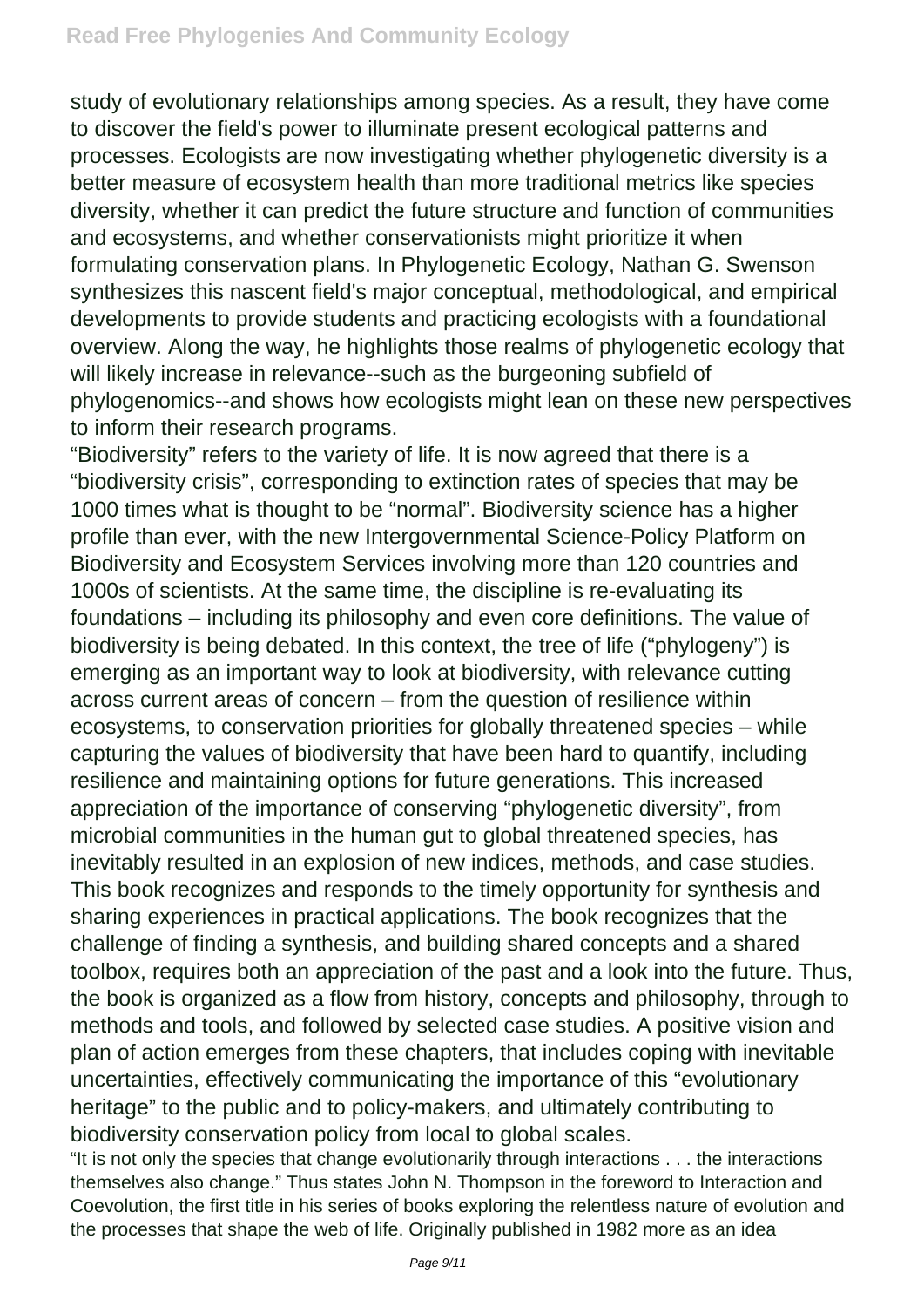piece—an early attempt to synthesize then academically distinct but logically linked strands of ecological thought and to suggest avenues for further research—than as a data-driven monograph, Interaction and Coevolution would go on to be considered a landmark study that pointed to the beginning of a new discipline. Through chapters on antagonism, mutualism, and the effects of these interactions on populations, speciation, and community structure, Thompson seeks to explain not only how interactions differ in the selection pressures they exert on species, but also when interactions are most likely to lead to coevolution. In this era of climate change and swiftly transforming environments, the ideas Thompson puts forward in Interaction and Coevolution are more relevant than ever before.

Phylogeography is a discipline concerned with various relationships between gene genealogies--phylogenetics--and geography. This book captures the conceptual and empirical richness of the field, and also the sense of genuine innovation that phylogeographic perspectives have brought to evolutionary studies.

"Scale - the understanding of ecological phenomena through levels of biological organization across time and space - is one of most important concepts in ecology. It is often challenging for ecologists to find systems that lend themselves to study across scales; however, Sarracenia, a pitcher plant indigenous to the eastern United States, is unique because it can be studied at a hierarchy of scales: individuals, communities, and whole ecosystems. Ecologists Aaron Ellison and Nicolas Gotelli have studied Sarracenia for decades and, in this book, they synthesize their research and show how this system can inform the broad and challenging question of scaling in ecology. The authors' goal is to deepen the current understanding of major ecological processes, and how they operate across scales"--

A plethora of different theories, models, and concepts make up the field of community ecology. Amid this vast body of work, is it possible to build one general theory of ecological communities? What other scientific areas might serve as a guiding framework? As it turns out, the core focus of community ecology—understanding patterns of diversity and composition of biological variants across space and time—is shared by evolutionary biology and its very coherent conceptual framework, population genetics theory. The Theory of Ecological Communities takes this as a starting point to pull together community ecology's various perspectives into a more unified whole. Mark Vellend builds a theory of ecological communities based on four overarching processes: selection among species, drift, dispersal, and speciation. These are analogues of the four central processes in population genetics theory—selection within species, drift, gene flow, and mutation—and together they subsume almost all of the many dozens of more specific models built to describe the dynamics of communities of interacting species. The result is a theory that allows the effects of many low-level processes, such as competition, facilitation, predation, disturbance, stress, succession, colonization, and local extinction to be understood as the underpinnings of high-level processes with widely applicable consequences for ecological communities. Reframing the numerous existing ideas in community ecology, The Theory of Ecological Communities provides a new way for thinking about biological composition and diversity.

In this volume we aimed to assess progress in determining the processes by which current patterns of tropical biodiversity were established and are maintained. Tropical regions are highly species-rich and we present studies that have improved our understanding of the generation of that diversity at local, regional and global scales. We demonstrate how diverse fields from molecular phylogenetics, phylogeography, palaeontology and palaeoecology continue to improve our understanding of the natural history of the tropics.

The species-area relationship (SAR) describes a range of related phenomena that are fundamental to the study of biogeography, macroecology and community ecology. While the subject of ongoing debate for a century, surprisingly, no previous book has focused specifically on the SAR. This volume addresses this shortfall by providing a synthesis of the development